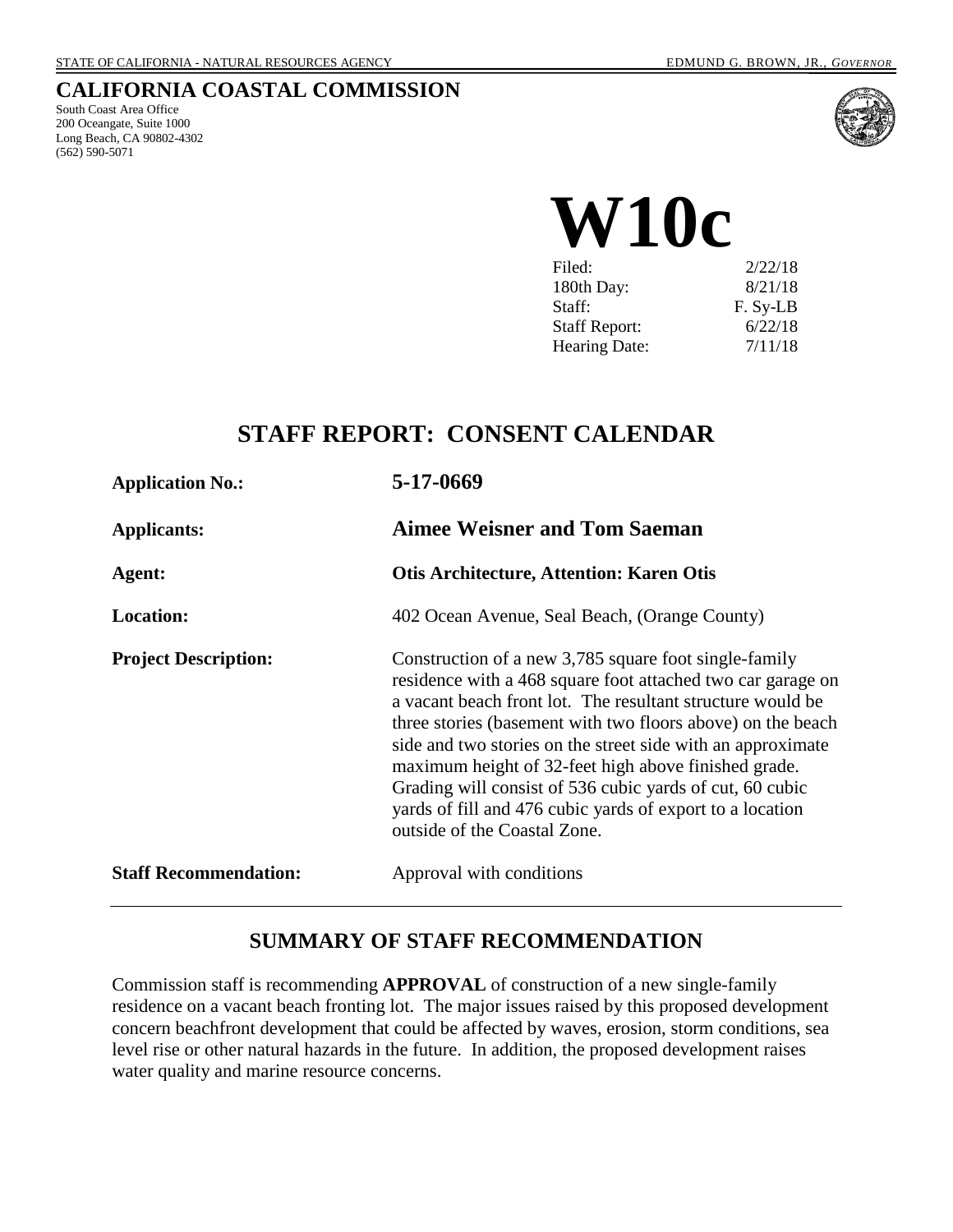The proposed project is located in an area where coastal hazards exist and can adversely impact the development. No shoreline protective device is proposed to protect the development pursuant to this permit. However, to ensure that no future shoreline protective device is proposed in the future, given that the applicants are choosing to construct a home in a potentially hazardous location, the Commission imposes **Special Condition No. 1**, which requires the applicants to agree that no future shoreline protective device is necessary to protect the proposed development. The Commission also imposes **Special Condition No. 2**, requiring the applicants to assume the potential risk of injury and damage arising from coastal hazards that may threaten the development.

During construction and post construction, the proposed project has potential for adverse impacts to water quality and marine resources. Therefore, as a result, two special conditions address and minimize impacts to water quality and marine resources as follows: **Special Condition No. 3** outlines construction-related requirements to provide for the safe storage of construction materials and the safe disposal of construction debris; and **Special Condition No. 4** imposes landscape controls that require that all vegetated landscaped areas shall only consist of native plants or non-native drought tolerant plants, which are non-invasive.

To ensure that any prospective future owners of the property are made aware of the applicability of the conditions of this permit, the Commission imposes **Special Condition No. 5**, which requires the property owner record a deed restriction against the property, referencing all of the above special conditions of this permit and imposing them as covenants, conditions and restrictions on the use and enjoyment of the property.

While the proposed project raises major issues, conditions have been imposed in order to minimize potential adverse impacts from the development consistent with the Coastal Act.

Section 30600(c) of the Coastal Act provides for the issuance of coastal development permits directly by the Commission in regions where the local government having jurisdiction does not have a certified Local Coastal Program. The City of Seal Beach does not have a certified Local Coastal Program. Therefore, the Coastal Commission is the permit issuing entity and the standard of review is Chapter 3 of the Coastal Act.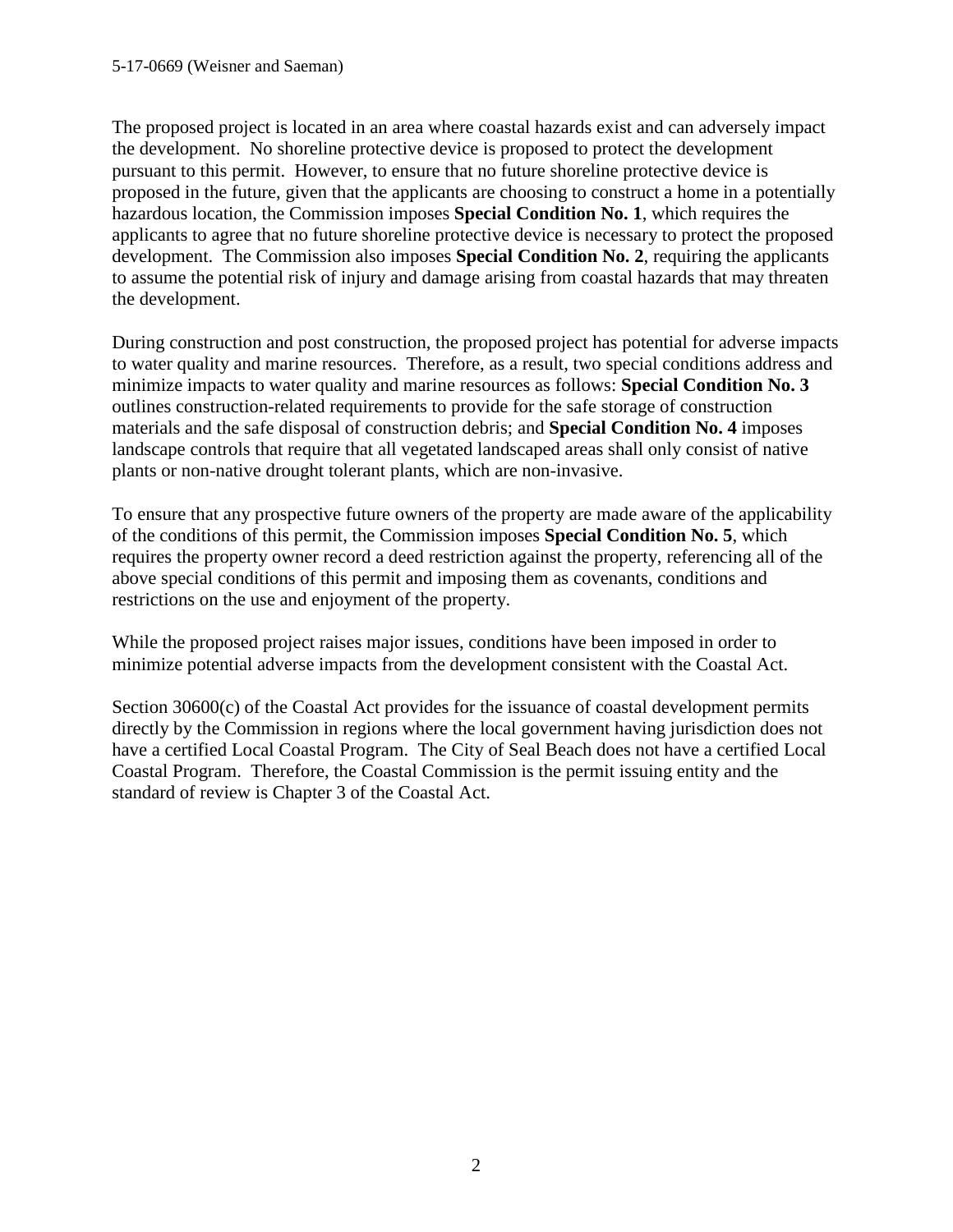# **TABLE OF CONTENTS**

| II.  |  |
|------|--|
| III. |  |
|      |  |
|      |  |
|      |  |
|      |  |
|      |  |
|      |  |
|      |  |
|      |  |

## **APPENDICES**

[Appendix A – Substantive File Documents](#page-14-0)

### **EXHIBITS**

[Exhibit No. 1 – Location Map](https://documents.coastal.ca.gov/reports/2018/7/w10c/w10c-7-2018-exhibits.pdf) [Exhibit No. 2 – Site Plan](https://documents.coastal.ca.gov/reports/2018/7/w10c/w10c-7-2018-exhibits.pdf) [Exhibit No. 3 – Floor & Roof Plans](https://documents.coastal.ca.gov/reports/2018/7/w10c/w10c-7-2018-exhibits.pdf) [Exhibit No. 4 – Elevation Plans](https://documents.coastal.ca.gov/reports/2018/7/w10c/w10c-7-2018-exhibits.pdf) [Exhibit No. 5 – Grading and Drainage Plan](https://documents.coastal.ca.gov/reports/2018/7/w10c/w10c-7-2018-exhibits.pdf)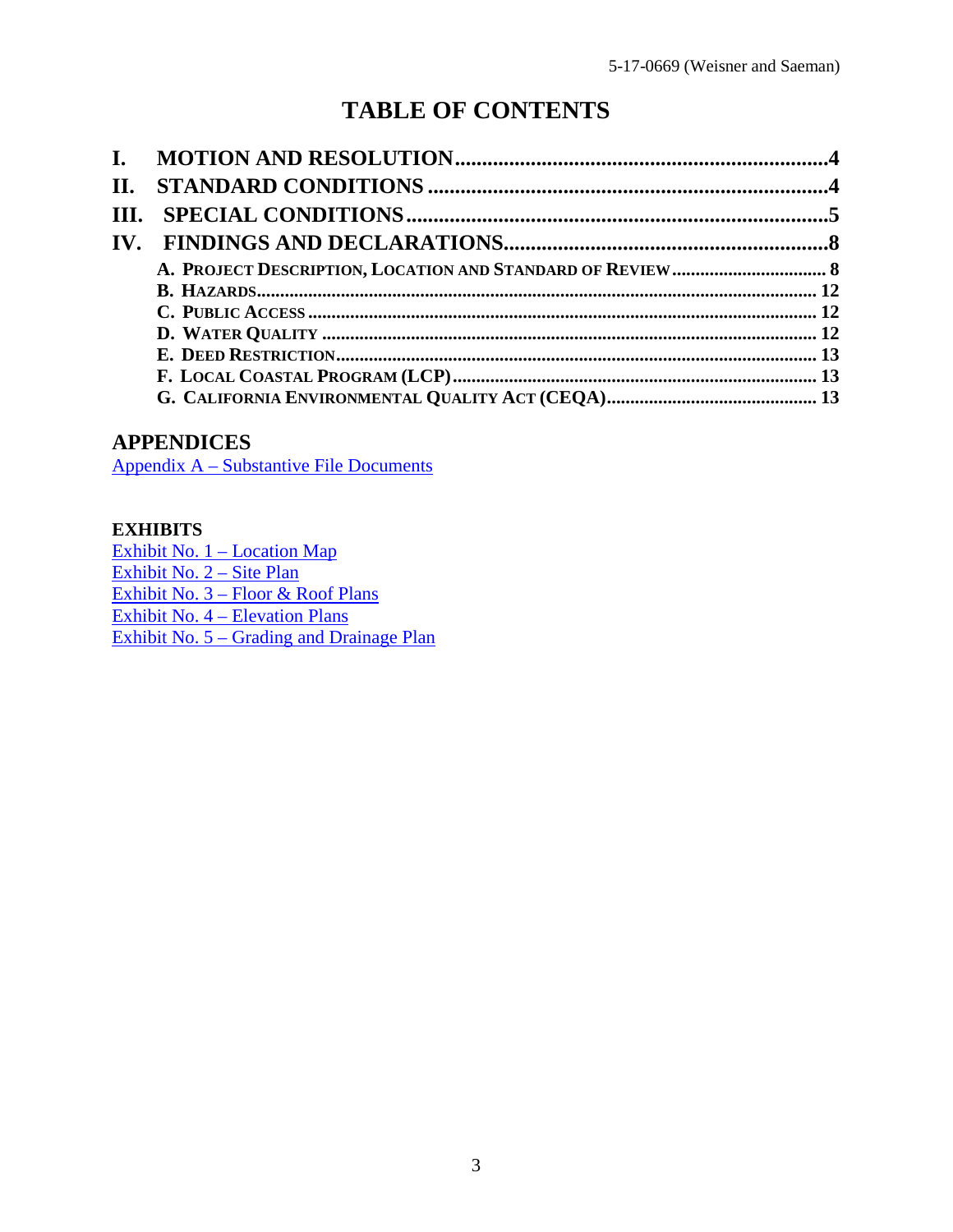## <span id="page-3-0"></span>**I. MOTION AND RESOLUTION**

### **Motion:**

*I move that the Commission approve the Coastal Development Permit applications included on the consent calendar in accordance with the staff recommendations.*

Staff recommends a **YES** vote. Passage of this motion will result in approval of all the permits included on the consent calendar. The motion passes only by affirmative vote of a majority of the Commissioners present.

### **Resolution**:

*The Commission hereby approves Coastal Development Permit Application No. 5-17-0669 for the proposed development and adopts the findings set forth below on grounds that the development as conditioned will be in conformity with the policies of Chapter 3 of the Coastal Act and will not prejudice the ability of the local government having jurisdiction over the area to prepare a Local Coastal Program conforming to the provisions of Chapter 3. Approval of the permit complies with the California Environmental Quality Act because either 1) feasible mitigation measures and/or alternatives have been incorporated to substantially lessen any significant adverse effects of the development on the environment, or 2) there are no further feasible mitigation measures or alternatives that would substantially lessen any significant adverse impacts of the development on the environment.* 

## <span id="page-3-1"></span>**II. STANDARD CONDITIONS**

This permit is granted subject to the following standard conditions:

- **1. Notice of Receipt and Acknowledgment**. The permit is not valid and development shall not commence until a copy of the permit, signed by the permittees or authorized agent, acknowledging receipt of the permit and acceptance of the terms and conditions, is returned to the Commission office.
- **2. Expiration**. If development has not commenced, the permit will expire two years from the date on which the Commission voted on the application. Development shall be pursued in a diligent manner and completed in a reasonable period of time. Application for extension of the permit must be made prior to the expiration date.
- **3.** Interpretation. Any questions of intent or interpretation of any condition will be resolved by the Executive Director or the Commission.
- **4. Assignment**. The permit may be assigned to any qualified person, provided assignee files with the Commission an affidavit accepting all terms and conditions of the permit.
- **5. Terms and Conditions Run with the Land**. These terms and conditions shall be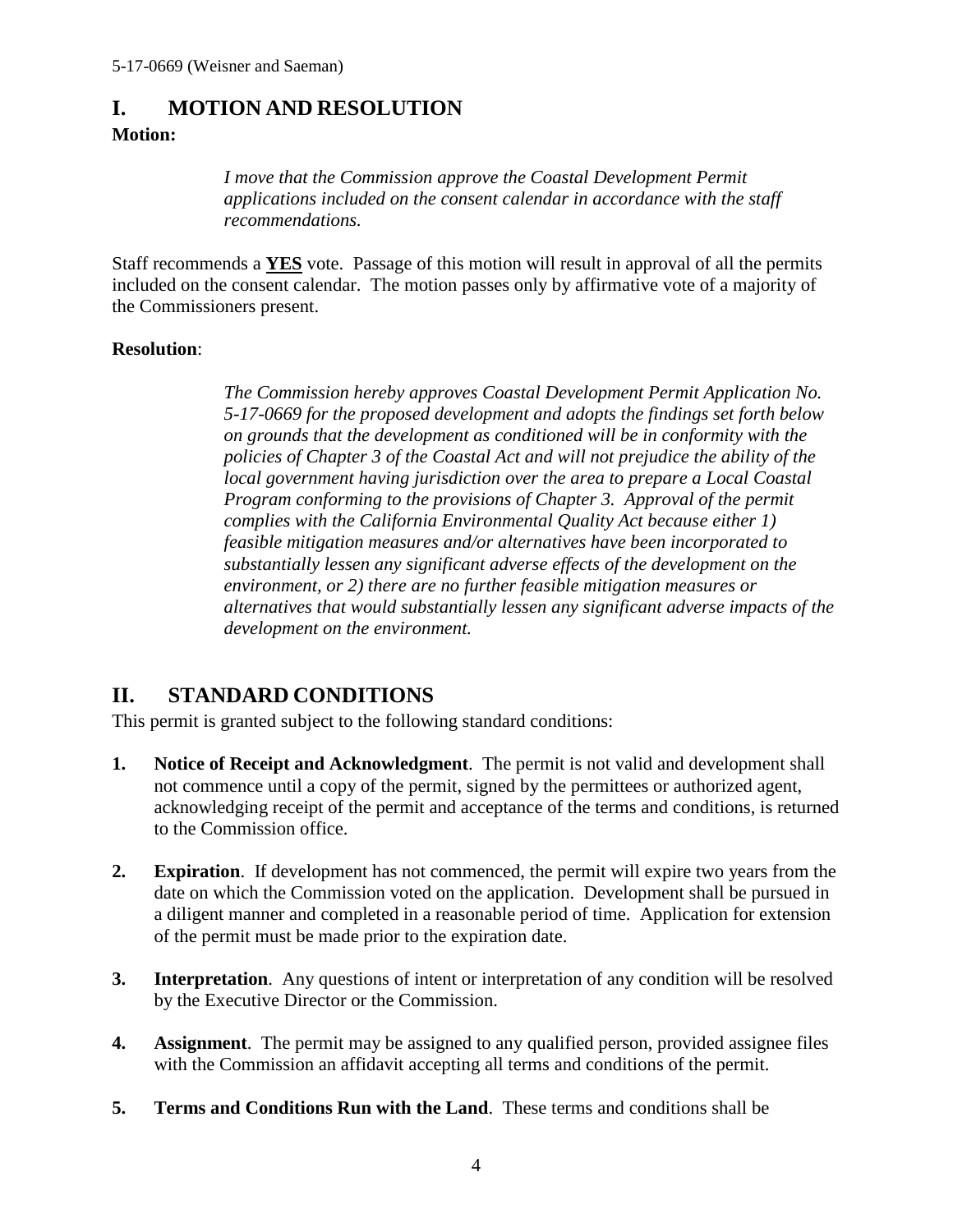perpetual, and it is the intention of the Commission and the permittees to bind all future owners and possessors of the subject property to the terms and conditions.

## <span id="page-4-0"></span>**III. SPECIAL CONDITIONS**

This permit is granted subject to the following special conditions:

### **1. No Future Shoreline Protective Device.**

- A. By acceptance of the permit, the applicants/landowners agree, on behalf of themselves and all successors and assigns, that no new shoreline protective device(s) shall be constructed to protect the development approved pursuant to Coastal Development Permit No. 5-17-0699 including, but not limited to, the residence, garage, driveway, patio, foundation and any other future improvements in the event that the development is threatened with damage or destruction from waves, erosion, storm conditions, liquefaction, sea level rise, or any other coastal hazards in the future. By acceptance of this permit, the applicants/landowners hereby waive, on behalf of themselves and all successors and assigns, any rights to construct such devices that may exist under applicable law.
- B. By acceptance of this permit, the applicants/landowners further agree, on behalf of themselves and all successors and assigns, that the landowners shall remove the development authorized by this permit including, but not limited to, the residence, garage, driveway, patio, or foundation, if any government agency has ordered that the structures are not to be occupied due to any of the hazards identified above, or if any public agency requires the structure to be removed, or if the State Lands Commission requires the structures to be removed in the event that they encroach on to State tidelands. If any portion of the development at any time encroaches onto public property, the permittees shall either remove the encroaching portion of the development or apply to retain it. Any application to retain it must include proof of permission from the owner of the public property. The permittees shall obtain a coastal development permit for removal of approved development unless the Executive Director determines that no coastal development permit is legally required.
- **2. Assumption of Risk, Waiver of Liability and Indemnity.** By acceptance of this permit, the applicants acknowledge and agree (i) that the site may be subject to hazards from waves, erosion, storm conditions, liquefaction, flooding, and sea level rise; (ii) to assume the risks to the applicants and the property that is the subject of this permit of injury and damage from such hazards in connection with this permitted development; (iii) to unconditionally waive any claim of damage or liability against the Commission, its officers, agents, and employees for injury or damage from such hazards; and (iv) to indemnify and hold harmless the Commission, its officers, agents, and employees with respect to the Commission's approval of the project against any and all liability, claims, demands, damages, costs (including costs and fees incurred in defense of such claims), expenses, and amounts paid in settlement arising from any injury or damage due to such hazards.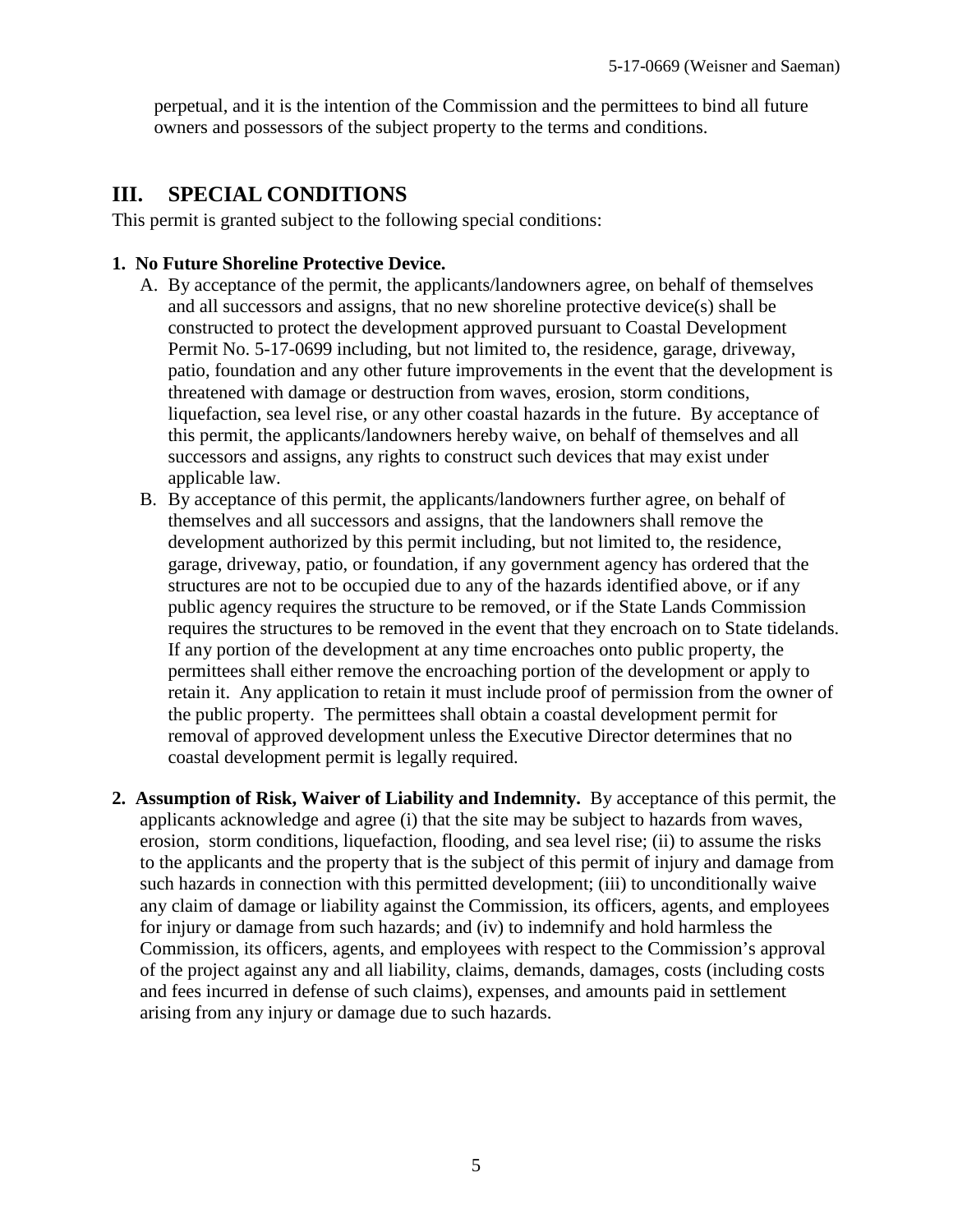- **3. Storage of Construction Materials, Mechanized Equipment and Removal of Construction Debris.** The permittees shall comply with the following construction-related requirements:
	- A. No demolition or construction materials, debris, or waste shall be placed or stored where it may enter sensitive habitat, receiving waters or a storm drain, or be subject to wave, wind, rain, or tidal erosion and dispersion;
	- B. No demolition or construction equipment, materials, or activity shall be placed in or occur in any location that would result in impacts to environmentally sensitive habitat areas, streams, wetlands or their buffers;
	- C. Any and all debris resulting from demolition or construction activities shall be removed from the project site within 24 hours of completion of the project;
	- D. Demolition or construction debris and sediment shall be removed from work areas each day that demolition or construction occurs to prevent the accumulation of sediment and other debris that may be discharged into coastal waters;
	- E. All trash and debris shall be disposed in the proper trash and recycling receptacles at the end of every construction day;
	- F. The applicants shall provide adequate disposal facilities for solid waste, including excess concrete, produced during demolition or construction;
	- G. Debris shall be disposed of at a legal disposal site or recycled at a recycling facility. If the disposal site is located in the Coastal Zone, a coastal development permit or an amendment to this permit shall be required before disposal can take place unless the Executive Director determines that no amendment or new permit is legally required;
	- H. All stock piles and construction materials shall be covered, enclosed on all sides, shall be located as far away as possible from drain inlets and any waterway, and shall not be stored in contact with the soil;
	- I. Machinery and equipment shall be maintained and washed in confined areas specifically designed to control runoff. Thinners or solvents shall not be discharged into sanitary or storm sewer systems;
	- J. The discharge of any hazardous materials into any receiving waters shall be prohibited;
	- K. Spill prevention and control measures shall be implemented to ensure the proper handling and storage of petroleum products and other construction materials. Measures shall include a designated fueling and vehicle maintenance area with appropriate berms and protection to prevent any spillage of gasoline or related petroleum products or contact with runoff. The area shall be located as far away from the receiving waters and storm drain inlets as possible;
	- L. Best Management Practices (BMPs) and Good Housekeeping Practices (GHPs) designed to prevent spillage and/or runoff of demolition or construction-related materials, and to contain sediment or contaminants associated with demolition or construction activity, shall be implemented prior to the on-set of such activity; and
	- M. All BMPs shall be maintained in a functional condition throughout the duration of construction activity.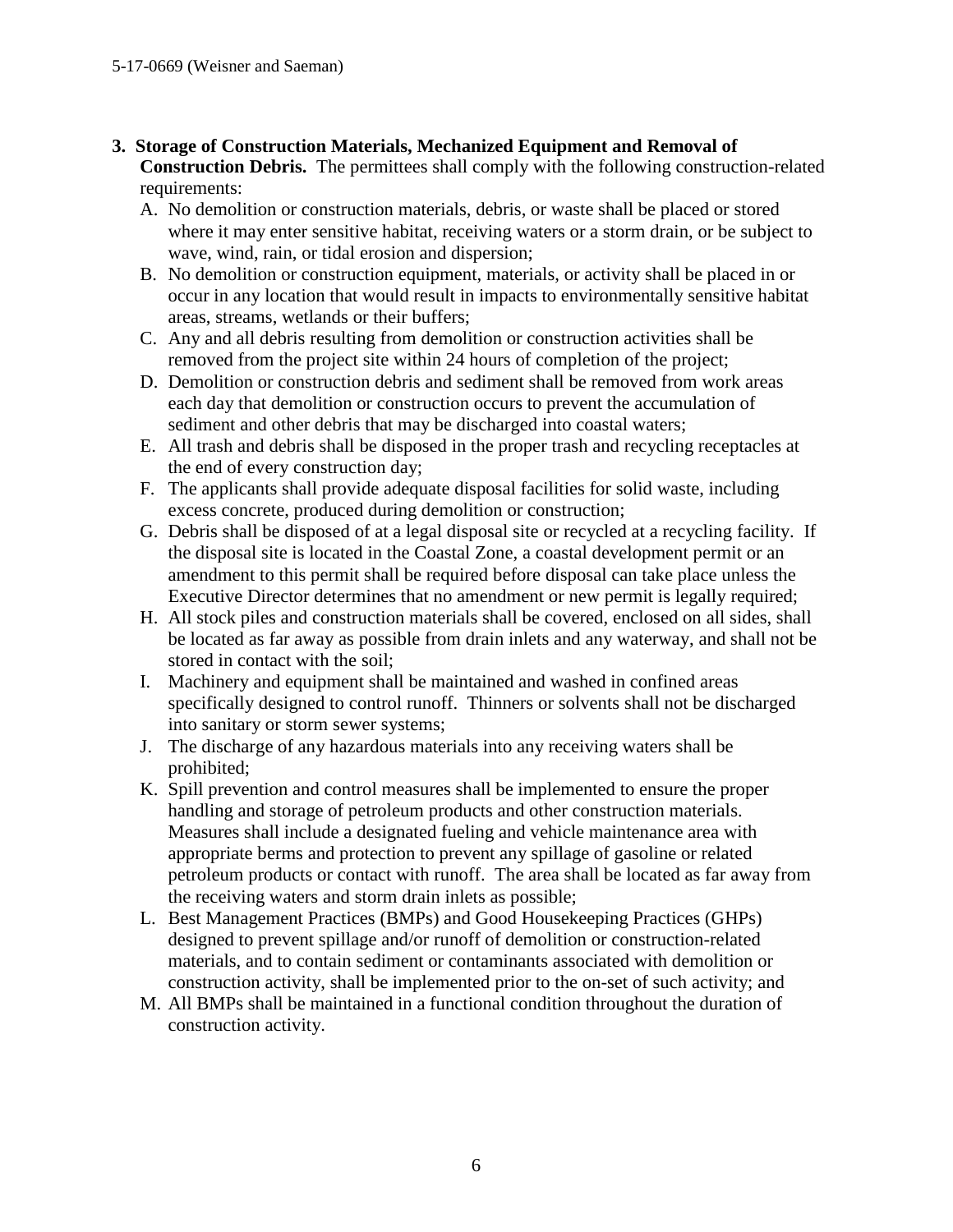**4. Landscaping-Drought Tolerant, Non-Invasive Plants.** Vegetated landscaped areas shall only consist of native plants or non-native drought tolerant plants, which are non-invasive. No plant species listed as problematic and/or invasive by the California Native Plant Society [\(http://www.CNPS.org/\)](http://www.cnps.org/), the California Invasive Plant Council (formerly the California Exotic Pest Plant Council) [\(http://www.cal-ipc.org/\)](http://www.cal-ipc.org/), or as may be identified from time to time by the State of California shall be employed or allowed to naturalize or persist on the site. No plant species listed as a "noxious weed" by the State of California or the U.S. Federal Government shall be utilized within the property. All plants shall be low water use plants as identified by California Department of Water Resources (See:

[http://www.water.ca.gov/wateruseefficiency/docs/wucols00.pdf\)](http://www.water.ca.gov/wateruseefficiency/docs/wucols00.pdf). Use of reclaimed water for irrigation is encouraged. If potable water is used for irrigation only drip or micro spray irrigation systems may be used. Other water conservation measures shall also be considered, such as use of weather based irrigation controllers.

### **5. Deed Restriction.** PRIOR TO ISSUANCE OF THE COASTAL DEVELOPMENT

PERMIT, the applicant shall submit to the Executive Director for review and approval documentation demonstrating that the landowners have executed and recorded against the parcel(s) governed by this permit a deed restriction, in a form and content acceptable to the Executive Director: (1) indicating that, pursuant to this permit, the California Coastal Commission has authorized development on the subject property, subject to terms and conditions that restrict the use and enjoyment of that property; and (2) imposing the Special Conditions of this permit as covenants, conditions and restrictions on the use and enjoyment of the Property. The deed restriction shall include a legal description of the entire parcel or parcels governed by this permit. The deed restriction shall also indicate that, in the event of an extinguishment or termination of the deed restriction for any reason, the terms and conditions of this permit shall continue to restrict the use and enjoyment of the subject property so long as either this permit or the development it authorizes, or any part, modification, or amendment thereof, remains in existence on or with respect to the subject property.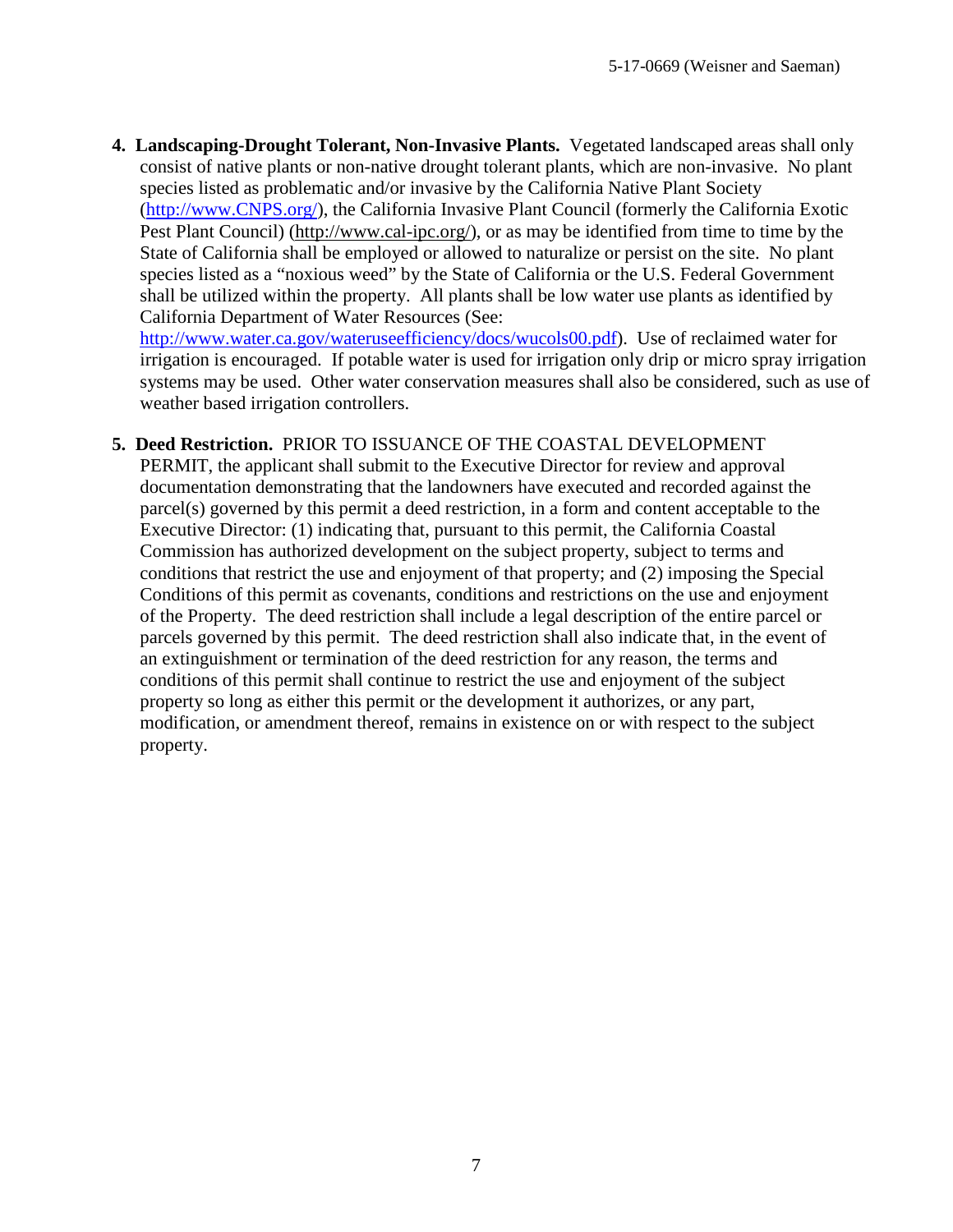## <span id="page-7-0"></span>**IV. FINDINGS AND DECLARATIONS**

## <span id="page-7-1"></span>**A. PROJECT DESCRIPTION, LOCATION AND STANDARD OF REVIEW**

The applicants propose to construct a new 3,785 square foot single-family residence with a 468 square foot attached two car garage on a vacant beach front lot. The resultant structure would be three stories consisting of a basement with two floors above (approximately 32-feet high above finished grade) on the beach side and two stories (approximately 22-feet high above finished grade) on the street side. Grading will consist of 536 cubic yards of cut, 60 cubic yards of fill and 476 cubic yards of export to a location outside of the Coastal Zone (**[Exhibit No. 2-5](https://documents.coastal.ca.gov/reports/2018/7/w10c/w10c-7-2018-exhibits.pdf)**). The foundation system for the project will consist of footings and a mat slab.

The project site is a beach fronting lot located between the first public road and the sea at 402 Ocean Avenue within the City of Seal Beach, Orange County (**[Exhibit No. 1](https://documents.coastal.ca.gov/reports/2018/7/w10c/w10c-7-2018-exhibits.pdf)**). The lot size is approximately 6,370 square feet and is currently zoned as Residential Low Density in the City of Seal Beach Zoning Code (not certified by the Commission). The proposed project is development within an existing urban residential area, located northwest of the Seal Beach Municipal Pier. Though the project site is in an urban residential area, it is located just inland of the beach and will be on a site which slopes upward as it goes inland.

The proposed residence would conform to the informal stringline established by an abandoned 10-foot wide right-of-way (alley). The abandoned alley runs between, and parallel to, Ocean Avenue and the beach. The abandoned alley extends across the middle of the lots located both north of the Seal Beach municipal pier and seaward of Ocean Avenue. The City has established the landward boundary of the abandoned alley as the development limit, or stringline, for seaward encroachment of enclosed living space and the seaward boundary of the abandoned alley as the limit, or stringline, for seaward encroachment of new patios or decks and the proposed development adheres to both of these development limits. Although the City's stringlines are not binding on the Commission, the Commission finds in this case that these living space and patio/deck stringlines establish appropriate limits of development for the proposed development.

There is an approximately 780-foot wide sandy beach between the project site and the Pacific Ocean. Although this is a wide beach, due to its oceanfront location, the project site may nevertheless be potentially exposed to the hazards of waves, erosion, storm conditions, sea level rise or other natural hazards.

Due to its beach fronting location, an inherently dynamic and potentially hazardous area, the project site must be examined for the potential for erosion, flooding, wave attack and wave runup hazards, including consideration of potential impacts due to severe storm events. Moreover, these hazards may be exacerbated by expected future sea level rise, which must also be considered. The beach fronting site has experienced minor, short term, erosion in the past where the shoreline has never eroded back within 300-feet of the site, but it is not experiencing a net long term erosion. To analyze the suitability of the proposed development relative to potential hazards, the applicant has submitted the following coastal hazard analysis of the wave and water level conditions expected at the site as a result of extreme storm, wave action and sea level rise over the next 75-100 years for the planned 75-year life of the proposed residence: *Wave Runup*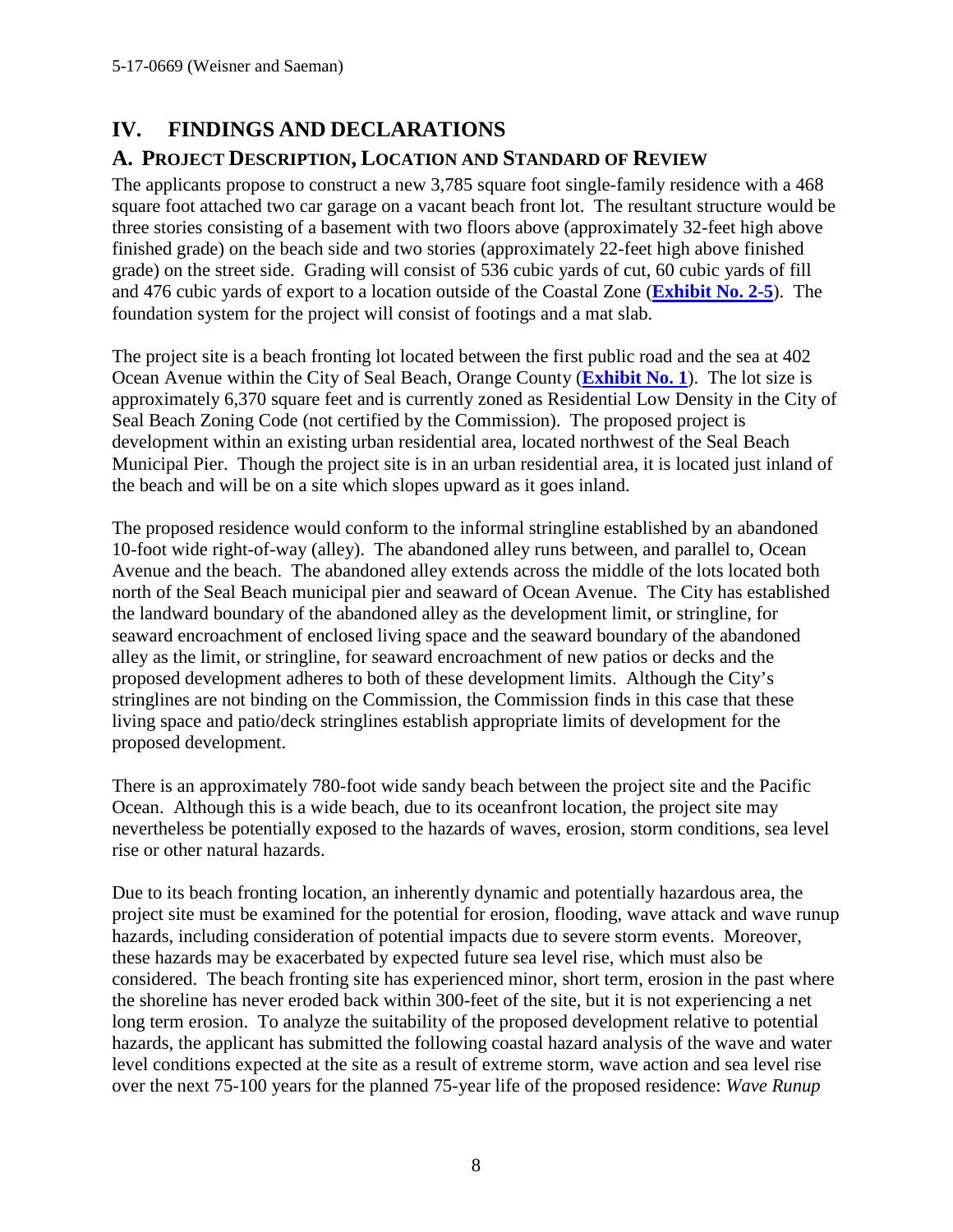*and Coastal Hazards Analysis, 402 Ocean Avenue, Seal Beach, California* prepared GeoSoils, Inc. dated October 2, 2017.

The analyses state that the historical highest ocean water elevation in this project area is  $+7.7$  feet NAVD88. In addition, Ocean Avenue, the public street which fronts the project site, is at elevation +24.00 feet NAVD88 and the public beach at the rear of the project site is at elevation +13.00 NAVD88. The proposed lowest finished floor elevation of the proposed residence is +15.60 feet NAVD88.

Based on sea level rise projections from the April 2017 "Rising Seas in California" by the California Ocean Protection Council (COPC), sea levels may rise between 1.8 feet to 4.3 feet by the year 2092 (the end of the project's estimated 75 year design life). If there were to be a 4.3 foot rise (the upper range of the April 2017 COPC projections for southern California), an extreme high tide still water level of  $+12.0$  feet NAVD88 ( $+7.7$  feet NAVD88  $+4.3$  feet = +12.00 feet NAVD88) could result. Such a rise would not exceed the finished first floor elevation, it would be expected to be below the proposed finished floor elevation by 3.60 feet during peak tide or tide and wave events.

Recently, in April 2018, the COPC updated their guidance document for sea level rise. In this document, it states that sea levels may rise between 1.8 feet to 5.3 feet by the year 2092 (the end of the project's estimated 75-year design life). If there were to be a 5.3-foot rise (the upper range of the currently recommended amount of sea level rise to expect, taken from the April 2018 COPC projections for southern California), a likely high tide still water level of +13.0 feet NAVD88 (+7.7 feet NAVD88 +5.3 feet = +13.0 feet NAVD88) could result. This +13.00 NAVD88 would be 2.60 feet below the proposed finished floor elevation of +15.60 feet NAVD88.

An additional regional sea level rise modeling tool used to assess the vulnerability of coastal areas and the 100-year storm is U.S. Geologic Survey (USGS) COSMOS. Using this tool, it shows that within a 100-year storm event, the site may flood from area drainage by less than 150-centimeters (4.9 feet) of sea level rise. In addition, most of the surrounding area, all the way to Pacific Coast Highway, will flood with 1.00 meter (3.3 feet) of sea level rise. If there were to be a 4.9-foot rise, a likely high tide still water level of +12.6 feet NAVD88 (+7.7 feet NAVD88  $+4.9$  feet  $= +12.6$  feet NAVD88) could result. This  $+12.60$  NAVD88 would be 3.00 feet below the proposed finished floor elevation of +15.60 feet NAVD88.

Although the proposed finished floor elevations are higher than currently predicted sea level and flooding heights as discussed above, the foundation of the development located approximately at +13.00 NAVD88 could potentially be undermined by sea level rise and the site itself would still be potentially vulnerable to flooding and sea level rise since the project is located in an area where dynamic and unpredictable coastal hazards exist. In the future, these hazards could adversely impact the development and site should the existing predictions of flooding and sea level rise prove to be inaccurate. In an attempt to minimize risks to life and property from sea level rise-related flood hazards, the applicants have proposed installing temporary sand bags as an adaptation measure to deal with flooding on site.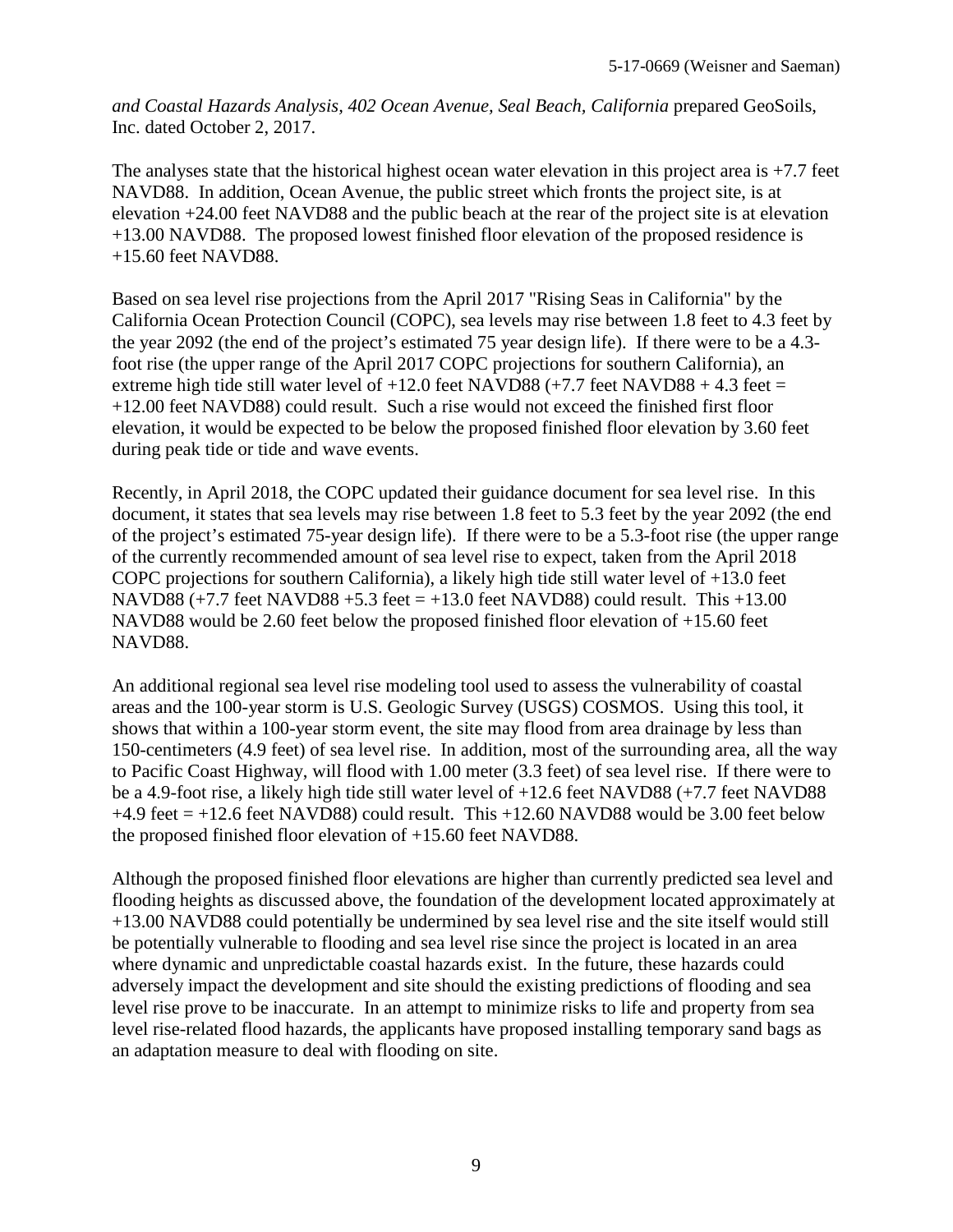#### 5-17-0669 (Weisner and Saeman)

The coastal hazards analysis for the site concludes that wave runup and overtopping will not significantly impact this development and site over the life of the proposed development. The report concludes that the property has not been subject to significant wave runup in the past and will not likely be subject to wave runup in the future and that the presence of the relatively wide beach will prevent waves from directly attacking the proposed development. Additionally, the report found that the proposed development will neither create nor contribute significantly to erosion, geologic instability, or destruction of the site, or adjacent area. Furthermore, it states that there are no recommendations necessary for wave runup protection and that the project minimizes risks from ocean flooding.

Although the applicant's reports indicate that the site is safe for development at this time, beach areas are dynamic environments and hazards could adversely impact development should the existing predictions of flooding and sea level rise prove to be inaccurate.

The Coastal Act discourages shoreline protection devices because they generally cause significant impacts on coastal resources and can constrain the ability of the shoreline to respond to dynamic coastal processes. This is expected to be exacerbated with future sea level rise. Adverse impacts associated with shoreline protection devices include: as a sandy beach erodes, the shoreline will generally migrate landward, toward the structure, resulting in reduction and/or loss of public beach area and in some cases, public trust lands, while the landward extent of the beach does not increase; oftentimes the protective structure is placed on public land rather than on the private property it is intended to protect, resulting in physical loss of beach area formerly available to the general public; the shoreline protection device may actually increase the rate of loss of beach due to wave deflection and/or scouring (this is site-specific and varies depending on local factors); shoreline protection devices cause visual impacts and can detract from a natural beach experience, adversely impacting public views; and, shoreline protection devices can lead to loss of ecosystem services, loss of habitat, and reduction in biodiversity compared to natural beaches.

If the proposed project included a shoreline protective device, it likely could not be found consistent with Coastal Act policies. Only because the site specific hazards analysis provided by the applicants' coastal engineering consultant maintains that, even with expected future sea level rise, the proposed development is not expected to be threatened by coastal hazards and so is not expected to need shoreline protection over the life of the development, can the project be found to conform with the hazards policies of the Coastal Act. However, given the dynamic nature of coastal beaches, as well as staff's review of data indicating that the property could be impacted by sea level rise at some point in the future, it is important to make sure that the risks of developing on this beachfront lot or borne by the applicant who will benefit from the private development, and not the public.

To minimize the project's potential future impact on shoreline processes, as well as potential impacts to public access and public trust resources should a shoreline protective device be constructed on this property, the Commission imposes **Special Condition No. 1**, which prohibits construction of any future shoreline protective device(s) to protect the development approved pursuant to Coastal Development Permit No. 5-17-0669 including, but not limited to the residence, garage, driveway, patio, foundations and any other future improvements in the event that the development is threatened with damage or destruction from waves, erosion, storm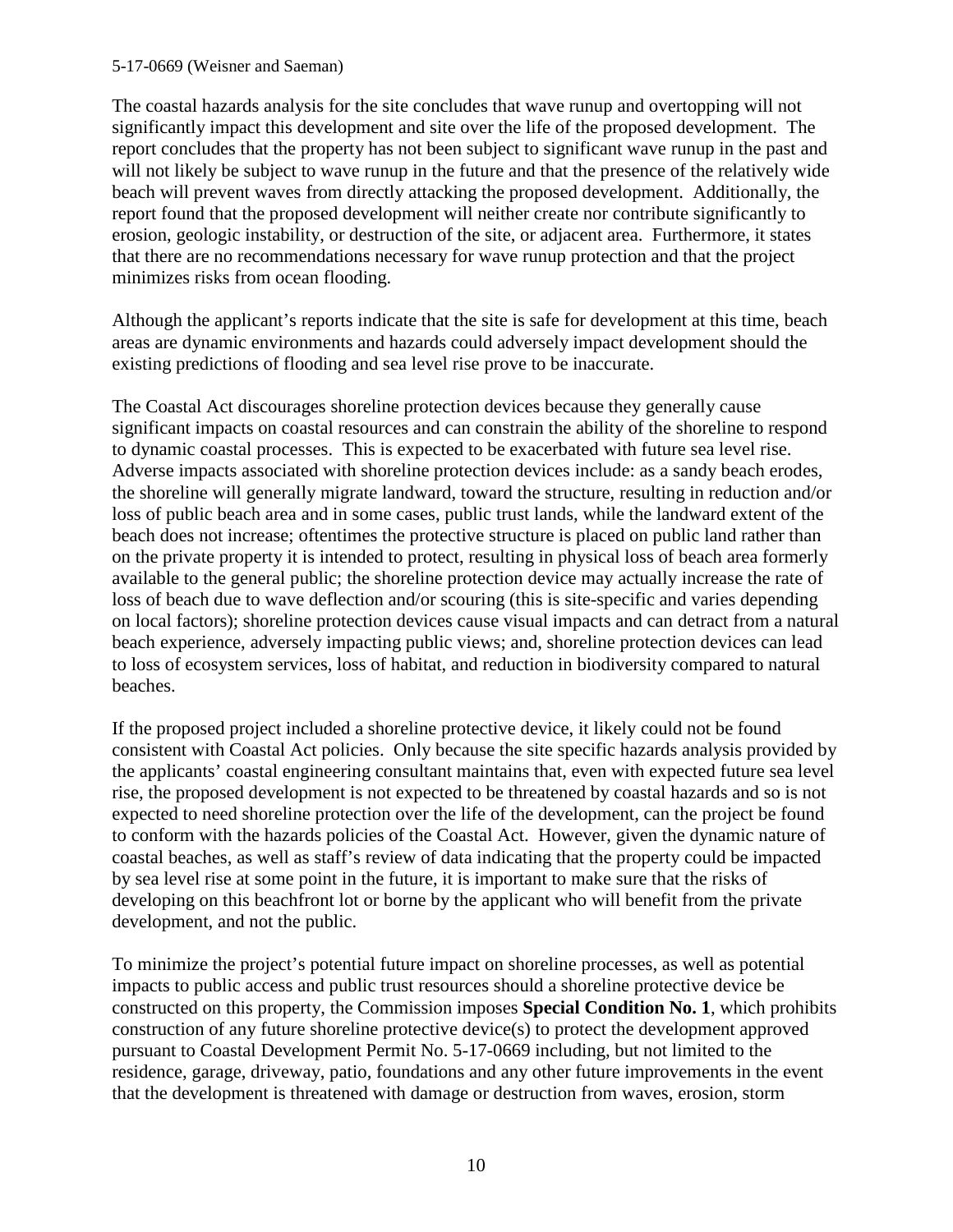conditions, flooding, sea level rise or other natural coastal hazards in the future. Although no shoreline protection is necessary at this time or anticipated to be necessary in the future, the proposed development is nevertheless located in an area where dynamic and unpredictable coastal hazards exist that could adversely impact the development should existing predictions of flooding and sea level rise prove to be inaccurate. Therefore, the Commission also imposes **Special Condition No. 2**, which requires the applicants to assume the risk of development.

The proposed project constitutes new development and must be constructed in a manner that protects water quality. The applicants have submitted a drainage and runoff control plan that minimizes impacts to water quality the proposed project may have after construction. On-site drainage will be directed to infiltration trenches. Also, to minimize erosion and prevent debris from being dispersed down the storm drain system leading to the ocean during construction, the Commission imposes **Special Condition No. 3**, which provides construction-related requirements to provide for the safe storage of construction materials and the safe disposal of construction debris.

The applicant has stated that landscaping is proposed. The placement of any vegetation that is considered to be invasive which could supplant native vegetation should not be allowed. Invasive plants have the potential to overcome native plants and spread quickly. Invasive plants are generally those identified by the California Invasive Plant Council (http://www.cal-ipc.org/) and California Native Plant Society (www.CNPS.org) in their publications. Furthermore, any plants in the landscape plan should only be drought tolerant to minimize the use of water (and preferably native to coastal Orange County). The term drought tolerant is equivalent to the terms 'low water use' and 'ultra low water use' as defined and used by "A Guide to Estimating Irrigation Water Needs of Landscape Plantings in California" prepared by University of California Cooperative Extension and the California Department of Water Resources dated August 2000 available at [http://www.water.ca.gov/wateruseefficiency/docs/wucols00.pdf\)](http://www.water.ca.gov/wateruseefficiency/docs/wucols00.pdf).

The applicants have stated that landscaping will consist of California Native and water wise landscaping. While the proposed landscaping consists of non-invasive and drought tolerant plants, future landscaping may not consists of such plants. Therefore in order to make sure that any onsite landscaping minimizes the use of water and the spread of invasive vegetation, the Commission imposes **Special Condition No. 4**, which imposes landscape controls that require that all vegetated landscaped areas shall only consist of native plants or non-native drought tolerant plants, which are non-invasive.

The proposed project will not have an adverse effect on public access. Vertical public access to the beach is available 43-feet east of the project site at the  $4<sup>h</sup>$  Street street end. The proposed development provides adequate parking based on the Commission's regularly used parking standard of two (2) parking spaces per individual dwelling unit.

In November 2014, the Commission previously approved Coastal Development Permit No. 5-14- 0540 for the demolition of an existing single-family residence and subdivision of the lot into two parcels at the subject site. The subdivision resulted in two newly created lots: a corner lot (42.6 feet x 196 feet with 42.6-feet of frontage along Ocean Avenue, referenced as Parcel #1) and an interior lot (32.6 feet x 196 feet with 32.6-feet of frontage along Ocean Avenue, referenced as Parcel #2). The curb that fronts the subject property and runs along the beach side of Ocean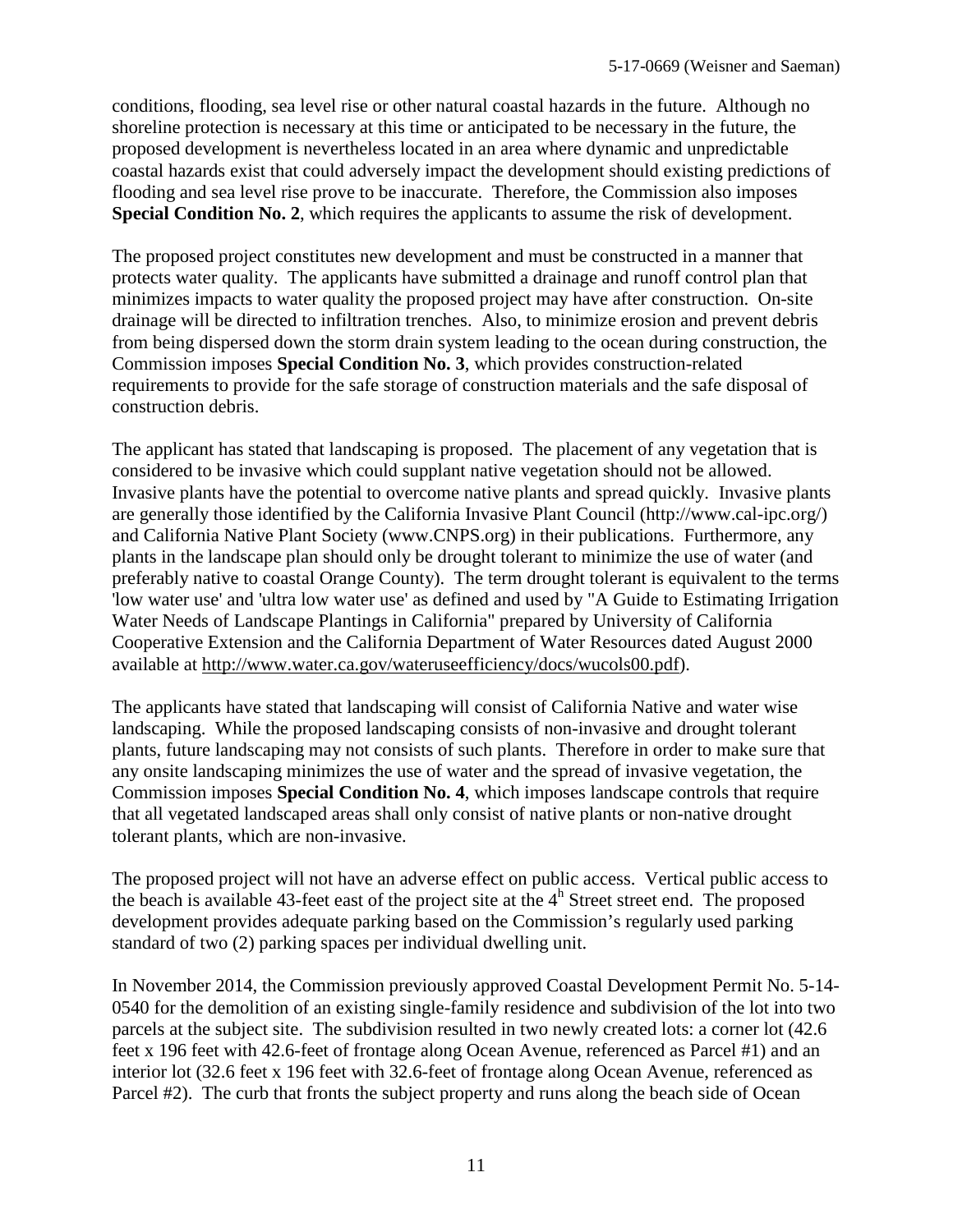### 5-17-0669 (Weisner and Saeman)

Avenue is a popular parking area used by the public to access the adjacent public beach. There are currently no curb cuts along the subject property that fronts Ocean Avenue; however a curb cut was anticipated with the development of the interior lot. Thus, measures were put into place to prevent the future loss of parking and reduction of public access. A condition was imposed on Coastal Development Permit No. 5-14-0540 that required that only a single new curb cut along Ocean Boulevard be created for this interior lot, with the width of that curb cut minimized such that public parking can still be provided to the maximum extent feasible. The interior lot (Parcel #2) is the subject lot of this permit application, CDP No. 5-17-0669. As proposed, the new curb cut (15-feet, 4-inches in length) has been designed so that public parking along the beach side of Ocean Boulevard has been provided to the maximum feasible.

To ensure that any prospective future owners of the property are made aware of the applicability of the conditions of this permit, the Commission imposes **Special Condition No. 5**, which requires the property owner to record a deed restriction against the property, referencing all of the above special conditions of this permit and imposing them as covenants, conditions and restrictions on the use and enjoyment of the property.

## <span id="page-11-0"></span>**B. HAZARDS**

Development adjacent to the ocean is inherently hazardous. Development which may require a protective device in the future cannot be allowed due to the adverse impacts such devices have upon, among other things, public access, visual resources and shoreline processes. To minimize the project's impact on shoreline processes, and to minimize risks to life and property, the development has been conditioned to: require an appropriate set-back from the water; require a drainage and run-off control plan to direct, treat, and minimize the flow of water offsite; prohibit construction of protective devices (such as a seawall); and to require that the landowners and any successors-in-interest assume the risk of undertaking the development. As conditioned, the Commission finds that the development conforms to the requirements of the Sections 30235 and 30253 of the Coastal Act regarding the siting of development in hazardous locations.

## <span id="page-11-1"></span>**C. PUBLIC ACCESS**

The proposed development will not affect the public's ability to gain access to, and/or to use the coast and nearby recreational facilities. As conditioned, the Commission finds that the development conforms with Sections 30210 through 30214, Sections 30220 through 30224, and 30252 of the Coastal Act.

## <span id="page-11-2"></span>**D. WATER QUALITY**

The proposed development has a potential for a discharge of polluted run-off from the project site into coastal waters. The development, as proposed and as conditioned, incorporates design features to minimize the effect of construction and post-construction activities on the marine environment. These design features include, but are not limited to, the appropriate management of equipment and construction materials, reducing run-off through the use of permeable surfaces, the use of non-invasive drought tolerant vegetation to reduce and treat the run-off discharged from the site, and for the use of construction and post-construction best management practices to minimize the project's adverse impacts on coastal waters. As conditioned, the Commission finds that the development conforms with Sections 30230 and 30231 of the Coastal Act regarding the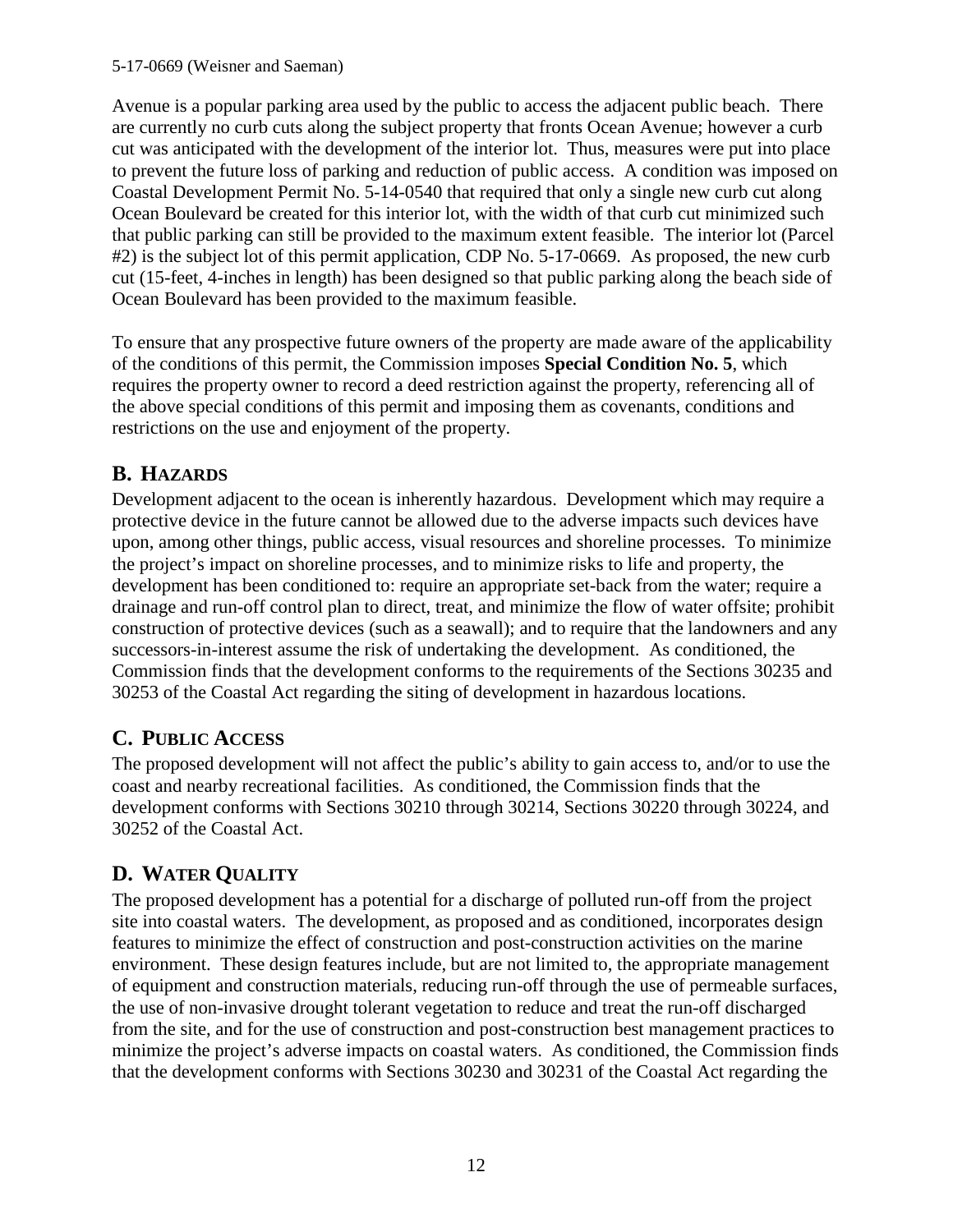protection of water quality to promote the biological productivity of coastal waters and to protect human health.

## <span id="page-12-0"></span>**E. DEED RESTRICTION**

To ensure that any prospective future owners of the property are made aware of the applicability of the conditions of this permit, the Commission imposes one additional condition requiring that the property owner record a deed restriction against the property, referencing all of the above Special Conditions of this permit and imposing them as covenants, conditions and restrictions on the use and enjoyment of the Property. Thus, as conditioned, any prospective future owner will receive actual notice of the restrictions and/or obligations imposed on the use and enjoyment of the land including the risks of the development and/or hazards to which the site is subject, and the Commission's immunity from liability.

## <span id="page-12-1"></span>**F. LOCAL COASTAL PROGRAM (LCP)**

Section 30604 of the Coastal Act provides for the issuance of coastal development permits directly by the Commission in regions where the local government having jurisdiction does not have a certified local coastal program. The permit may only be issued if the Commission finds that the proposed development will not prejudice the ability of the local government to prepare a Local Coastal Program that conforms with the Chapter 3 policies of the Coastal Act.

On July 28, 1983, the Commission denied the City of Seal Beach Land Use Plan (LUP) as submitted and certified it with suggested modifications. The City did not act on the suggested modifications within six months from the date of Commission action. Therefore, pursuant to Section 13537(b) of the California Code of Regulations, the Commission's certification of the land use plan with suggested modifications expired. The LUP has not been resubmitted for certification since that time.

The proposed development is consistent with the Chapter 3 policies of the Coastal Act. Therefore, the Commission finds that the proposed development would not prejudice the ability of the City to prepare a certified coastal program consistent with the Chapter 3 policies of the Coastal Act.

## <span id="page-12-2"></span>**G. CALIFORNIA ENVIRONMENTAL QUALITY ACT (CEQA)**

Section 13096 of Title 14 of the California Code of Regulations requires Commission approval of Coastal Development Permit applications to be supported by findings showing the approval, as conditioned, to be consistent with any applicable requirements of the California Environmental Quality Act (CEQA). Section 21080.5(d)(2)(A) of CEQA prohibits a proposed development from being approved if there are feasible alternatives or feasible mitigation measures available which would substantially lessen any significant adverse effect which the activity may have on the environment. The Commission's regulatory program for reviewing and granting CDPs has been certified by the Resources Secretary to be the functional equivalent of CEQA. (14 CCR § 15251(c).)

In this case, the City of Seal Beach is the lead agency and the Commission is a responsible agency for the purposes of CEQA. The City of Seal Beach determined that the proposed development is a Ministerial Project, meaning the project is exempt from the requirements of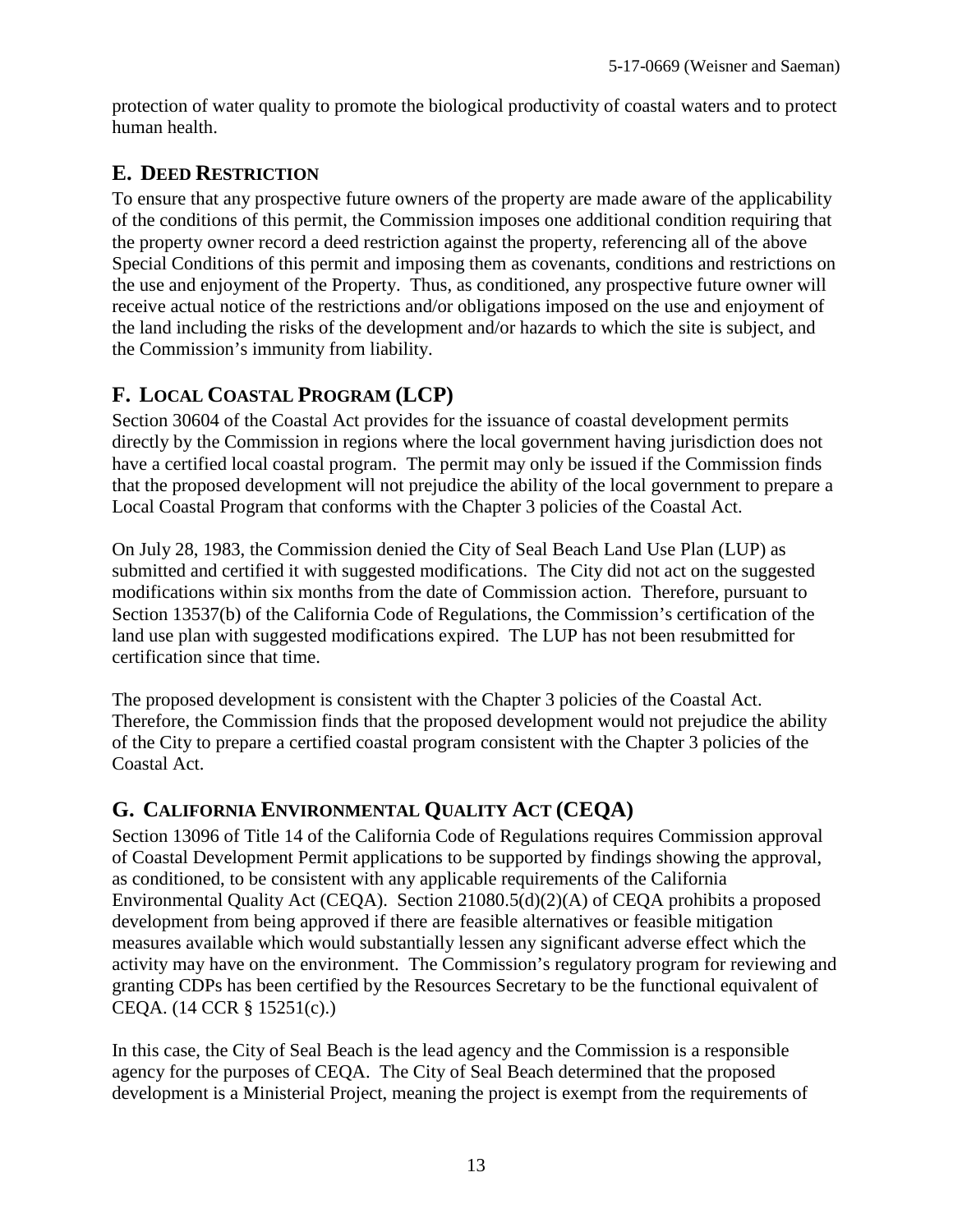#### 5-17-0669 (Weisner and Saeman)

CEQA. As a responsible agency under CEQA, the Commission has determined that the proposed project, as conditioned, is consistent with the water quality, hazards and public access policies of the Coastal Act. As conditioned, there are no feasible alternatives or feasible mitigation measures available that would substantially lessen any significant adverse impact that the activity may have on the environment. Therefore, the Commission finds that the proposed project can be found consistent with the requirements of the Coastal Act to conform to CEQA.